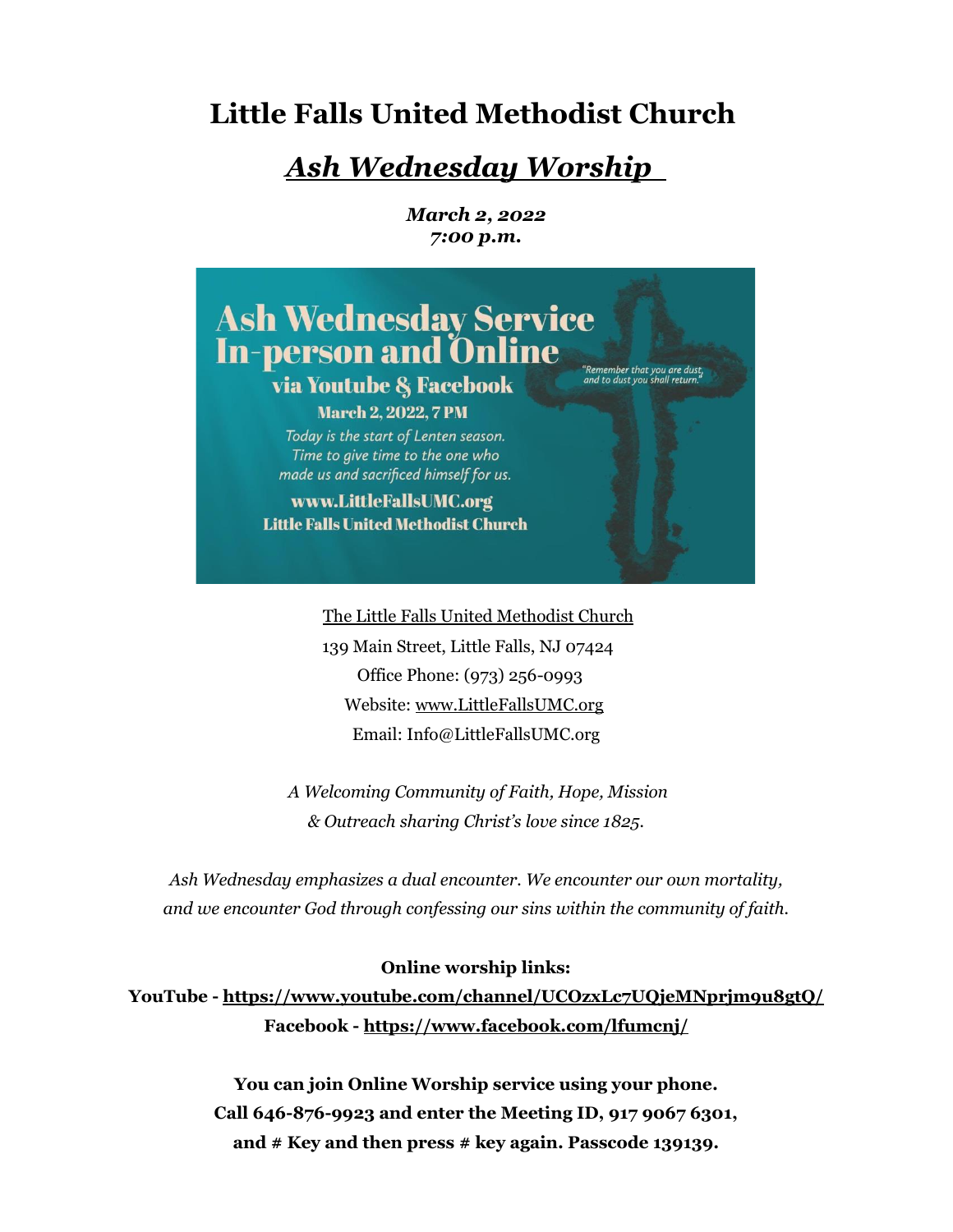# *GATHERING & PRAISE*

# **PRELUDE**

# **WELCOME**

# ⭻**CALL TO WORSHIP**

Leader: As we enter into this season of Lent, we remember the words of your servant Paul, who said, "the wages of sin are death." (Rom.6:23)

#### **All: Lord have mercy.**

Leader: Even though we have been bought with the blood of Christ, we often turn away from you and towards our own wicked desires.

#### **All: Lord have mercy.**

Leader: As we prepare to receive ashes this day, remind us that we only have one life to live. Remind us of our baptism, where we turned from death to life.

**All: Keep us in your faithful arms until you return to judge the living and the dead.**

Leader: Come, Let us worship the Lord.

## **OPENING PRAYER** Ash Wednesday UMH 353

*All: O God, maker of everything and judge of all that you have made, from the dust of the earth you have formed us and from the dust of death you would raise us up. By the redemptive power of the cross, create in us clean hearts and put within us a new spirit, that we may repent of our sins and lead lives worthy of your calling, through Jesus Christ our Lord. Amen.*

## ⭻**OPENING HYMN** *Lord, Who Throughout These Forty Days* **UMH 269**

Lord who throughout these forty days For us did fast and pray Teach us with You to mourn our sins And close by You to stay

As You with Satan did contend And did the victory win O give us strength in You to fight In You to conquer sin

As You did hunger and did thirst So teach us gracious Lord To die to self and so to live By Your most holy word

And thro' these days of penitence And thro' Your passion tide Forevermore in life and death O Lord with us abide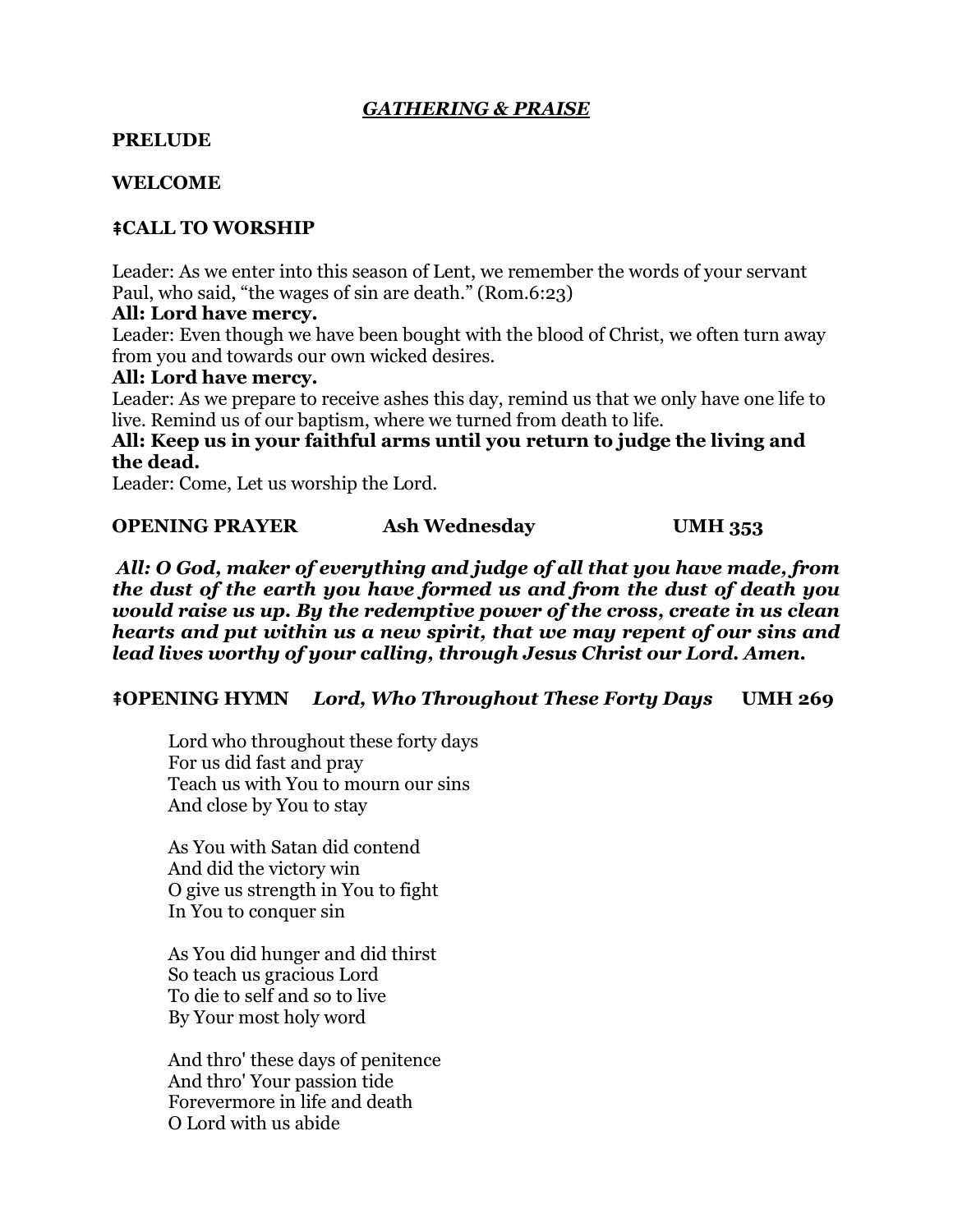Abide with us that through this life Of doubts and hope and pain As Easter of unending joy We may at last attain

# *LISTENING FOR GOD'S WORD*

#### **PRAYER FOR ILLUMINATION**

Pastor: Merciful Savior, open our hearts and minds by the power of your Holy Spirit, and wherever we need You most this holy night, enter in and change us, we pray. Amen.

#### **OLD TESTAMENT LESSON Joel 2:12-17**

12 Yet even now, says the Lord, return to me with all your heart, with fasting, with weeping, and with mourning; 13 rend your hearts and not your clothing. Return to the Lord, your God, for he is gracious and merciful, slow to anger, and abounding in steadfast love, and relents from punishing. 14 Who knows whether he will not turn and relent, and leave a blessing behind him, a grain offering and a drink offering for the Lord, your God? 15 Blow the trumpet in Zion; sanctify a fast; call a solemn assembly; 16 gather the people. Sanctify the congregation; assemble the aged; gather the children, even infants at the breast. Let the bridegroom leave his room, and the bride her canopy. 17 Between the vestibule and the altar let the priests, the ministers of the Lord, weep. Let them say, "Spare your people, O Lord, and do not make your heritage a mockery, a byword among the nations. Why should it be said among the peoples, 'Where is their God?'"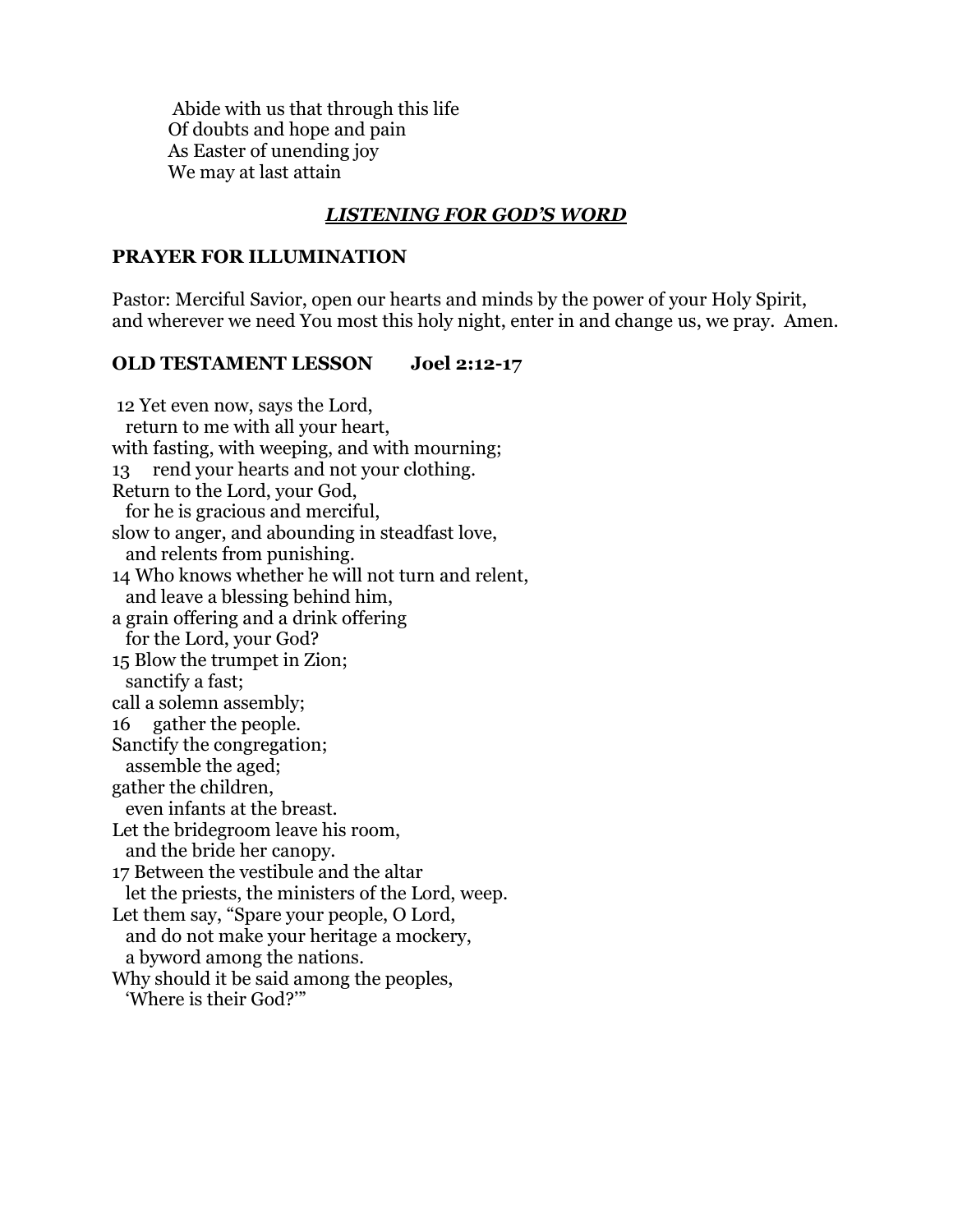Prayer for Cleansing and Pardon 1 Have mercy on me, O God, according to your steadfast love; **according to your abundant mercy blot out my transgressions.** 2 Wash me thoroughly from my iniquity, and cleanse me from my sin. 3 **For I know my transgressions, and my sin is ever before me.** 4 Against you, you alone, have I sinned, and done what is evil in your sight, so that you are justified in your sentence and blameless when you pass judgment. 5 **Behold, I was born iniquity, and I have been sinful since my mother conceived me.** 6 You desire truth in the inward being; therefore teach me wisdom in my secret heart. 7 **Purge me with hyssop, and I shall be clean; wash me, and I shall be whiter than snow.** 8 Let me hear joy and gladness; let the bones that you have crushed rejoice. 9 **Hide your face from my sins, and blot out all my iniquities.** 10 Create in me a clean heart, O God, and put a new and right spirit within me. 11 **Do not cast me away from your presence, and do not take your holy spirit from me.** 12 Restore to me the joy of your salvation, and sustain in me a willing spirit. 13 **Then I will teach transgressors your ways, and sinners will return to you.** 14 Deliver me from bloodshed, O God, O God of my salvation, and my tongue will sing aloud of your deliverance. 15 **O Lord, open my lips, and my mouth will declare your praise.** 16 For you have no delight in sacrifice; if I were to give a burnt offering, you would not be pleased.

17 **The sacrifice acceptable to God is a broken spirit;**

**a broken and contrite heart, O God, you will not despise.**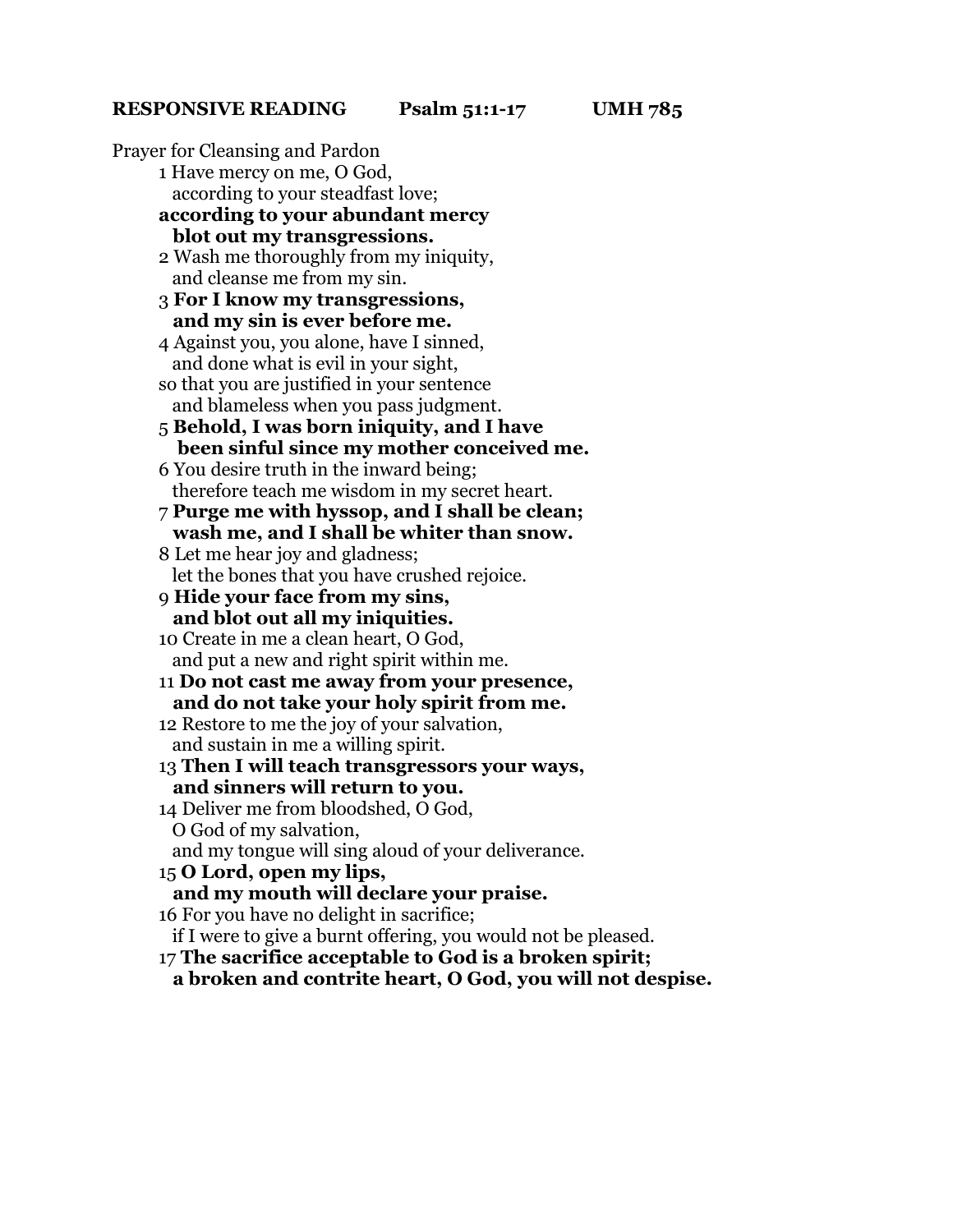# ⭻**GOSPEL LESSON Matthew 6:1-6, 16-21**

# **Concerning Almsgiving**

6 "Beware of practicing your piety before others in order to be seen by them; for then you have no reward from your Father in heaven.

2 "So whenever you give alms, do not sound a trumpet before you, as the hypocrites do in the synagogues and in the streets, so that they may be praised by others. Truly I tell you, they have received their reward. 3 But when you give alms, do not let your left hand know what your right hand is doing, 4 so that your alms may be done in secret; and your Father who sees in secret will reward you.

# **Concerning Prayer**

5 "And whenever you pray, do not be like the hypocrites; for they love to stand and pray in the synagogues and at the street corners, so that they may be seen by others. Truly I tell you, they have received their reward. 6 But whenever you pray, go into your room and shut the door and pray to your Father who is in secret; and your Father who sees in secret will reward you.

# **Concerning Fasting**

16 "And whenever you fast, do not look dismal, like the hypocrites, for they disfigure their faces so as to show others that they are fasting. Truly I tell you, they have received their reward. 17 But when you fast, put oil on your head and wash your face, 18 so that your fasting may be seen not by others but by your Father who is in secret; and your Father who sees in secret will reward you.

# **Concerning Treasures**

19 "Do not store up for yourselves treasures on earth, where moth and rust consume and where thieves break in and steal; 20 but store up for yourselves treasures in heaven, where neither moth nor rust consumes and where thieves do not break in and steal. 21 For where your treasure is, there your heart will be also.

## **MESSAGE** *Participate in Jesus' Passion* **Rev. Jin Kook Kim**

Good evening, Church Family! Today is Ash Wednesday and the first day of Lent. We observe the Lenten season every year following the Christian calendar. There are many reasons that we observe Lent every year. Tonight, let us consider the meaning of Lent together.

My youngest child, Gian, became four years old last week, and my family celebrated her birthday. Her birthday is meaningful not only for her but also for all my family. Her birthday was the day she was born, which means she began her life in the world. It was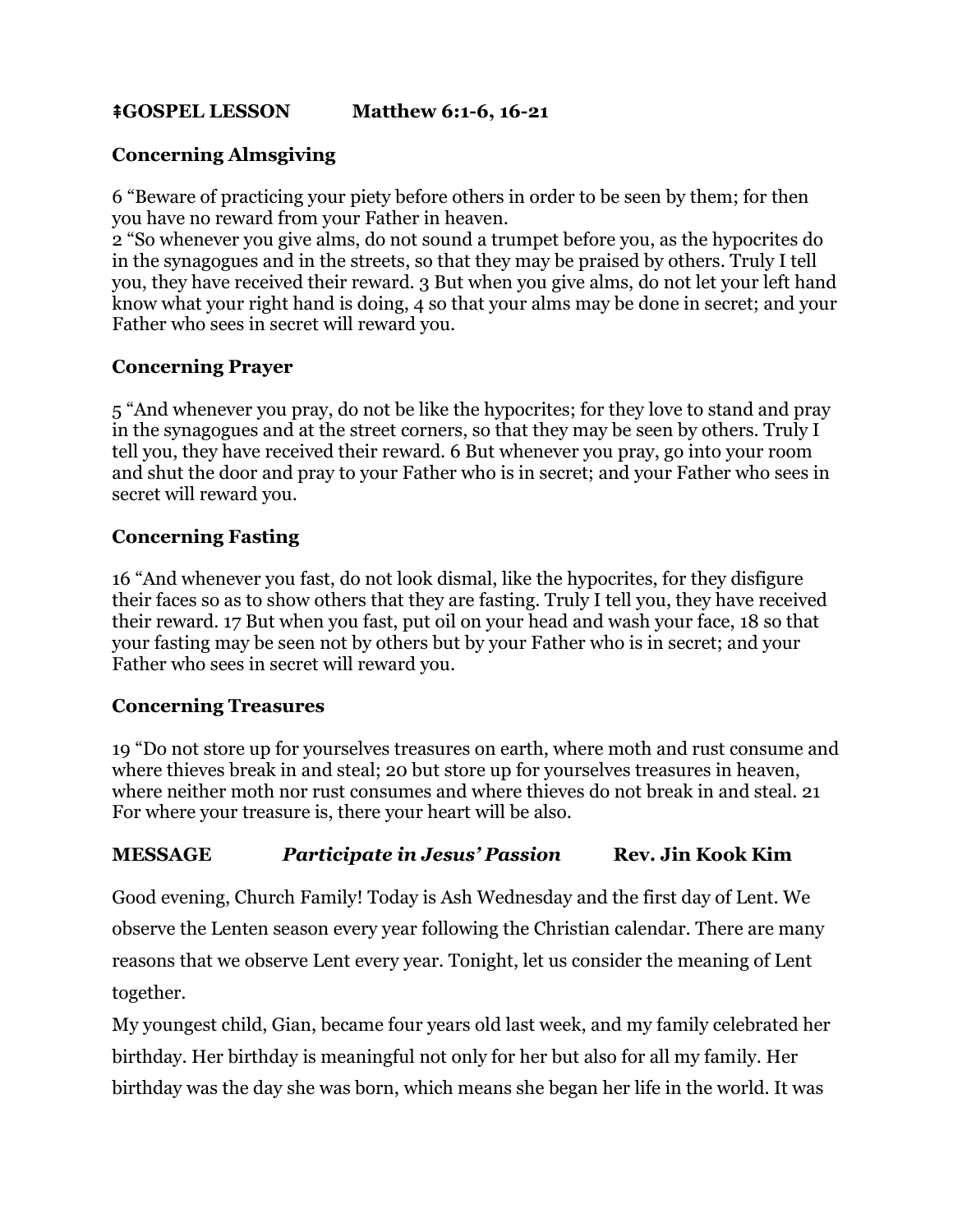the day she started her life journey. Her birthday is meaningful to my family because her birth, her being, changed our lives as we accept her in our lives.

All of us celebrate our birthday, our family members' birthday, and friends' birthday because it is meaningful to us, and we thank them for their being and their presence with us. Their being in our lives changed our lives. We also celebrate wedding anniversary because it is meaningful for us. The day of the wedding is the official day we decided and committed ourselves to each other for walking together for our life journey. Our lives were changed by marriage. Our lives had been filled with love through marriage. So, we celebrate the anniversary every year.

What is Lent? Why do we observe the season every year? And what meanings does Lent have? Lent has important meanings, such as the reminder of our mortality, God's love, and forgiveness, etc. Tonight, I want us to consider one of them. It is Jesus' sacrificial love.

Jesus died on the cross. It was a brutal execution. He was whipped and beaten. His hands and feet were nailed. His side was speared. He couldn't breathe well on the cross. The time from when he was hung on the cross to when he died was not short but hours. Sufferings applied not only to his body but also to his heart and mind. He was insulted and mocked. A thorn crown was put on his head. People spat at him.

As we know, he was innocent. The innocent Jesus died on the cross with huge passion. We observe Lent not for the issue of justice that an innocent man died but for our relationship with Jesus: Jesus and us, Jesus' death and God's forgiveness, and Jesus' death and our salvation. Jesus' death is meaningful to us because he died for us. Instead of us, sinful people, the innocent Jesus died on the cross. And through his sacrificial love, God forgave us and made us free from our sins. Lent is the time to meditate on Jesus, who died instead of us, who chose to pay the cost of our sins, who made us free from our faults, and who gave us a new life in him. We sometimes miss the point that Jesus died instead of us and that Jesus endured all sufferings due to our sins. Have you watched a movie titled *Unforgivable*? There are two sisters in the movie. The big sister was grown up, and the younger was five years old. Their mother passed, and the father didn't care for his children. The big sister had raised and cared for the younger sister as if she was her mother. There was an accident, and the big sister had been in prison for 20 years in charge of murder. At the end of the movie, the truth is revealed. In fact, the accident was made by the younger sister, although she could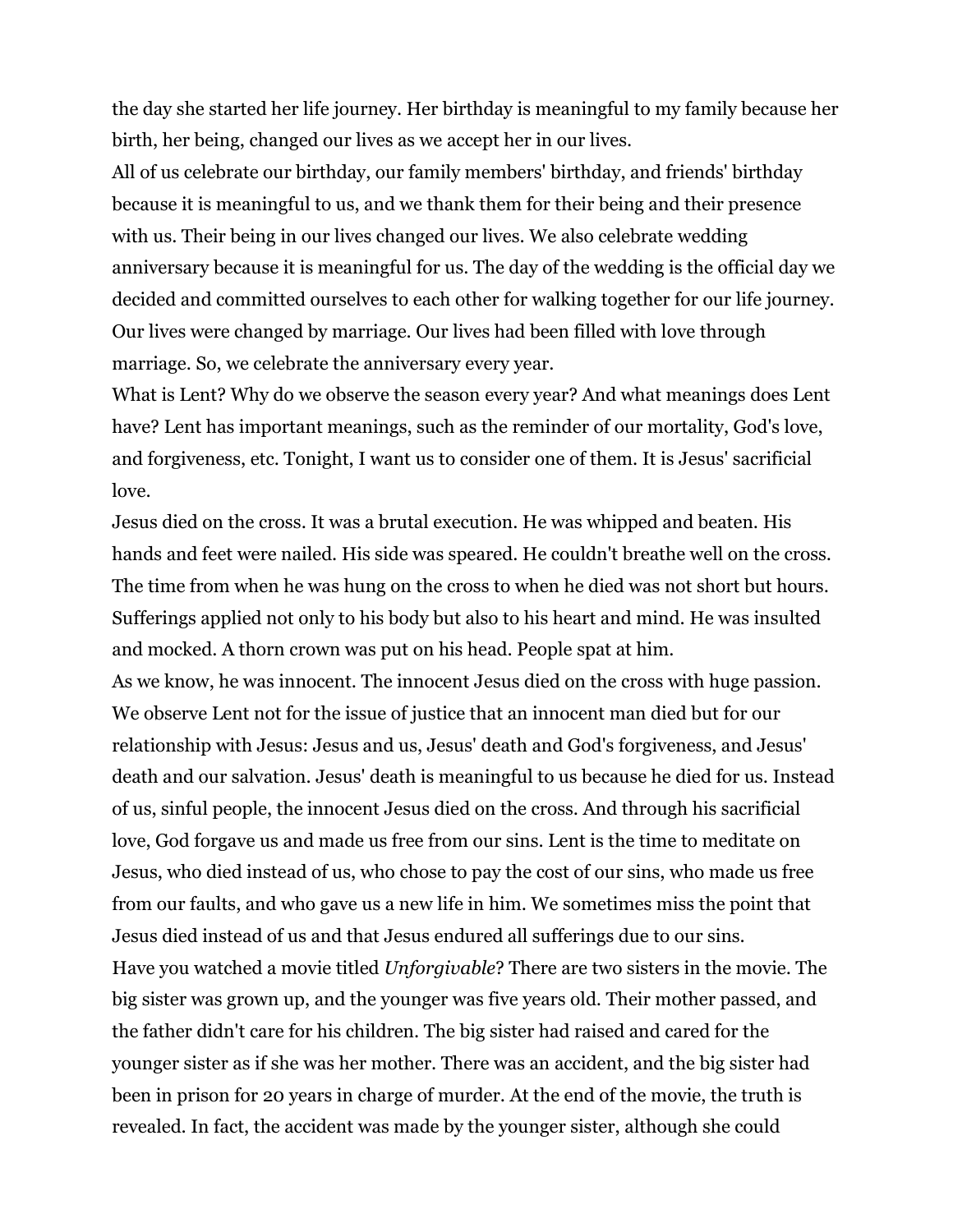remember the accident because of trauma. The big sister chose to be in prison to make her sister free from the charge because she loved her sister so much. The younger sister was raised in a good and loving foster care family with freedom while the big sister was in prison to pay her fault. The big sister's sacrifice gave the younger sister a new life. Jesus died instead of us because Jesus loved us. Jesus paid the cost of our sins by his death on the cross. Jesus' sacrificial love gave us freedom, God's forgiveness, and salvation. Jesus gave us a new life in him. We should be dead, but Jesus saved us. We should pay the cost of our sins, but Jesus paid all with his life instead of us. Jesus changed our lives by giving us a new life. This is our relationship with Jesus. That is how Jesus' death relates to us and our lives.

Lent is the opportunity for us to meditate on Jesus' sacrificial love and ourselves deeply and deeply. Let us not miss this opportunity this year but catch it and make it ours. I will deliver the messages regarding Jesus as the savior Sundays in the Lenten season. We will have the Lenten study every Wednesday night with the book *Witness at the Cross*. We will have the Lenten message through the daily devotional with the Upper Room. I encourage you to join us in worship service every Sunday, special services in Holy Week, The Lenten Study, and the daily devotional to meditate on Jesus' sacrificial love and ourselves.

Lent is the opportunity for us to participate in Jesus' passion. Participating in Jesus' passion in ways is an old tradition in the history of Christianity. That is useful and helps us to go deeper in faith. That is not to help us be free from the sense of guilt or lighten Jesus' sufferings or burden. Participating in Jesus' passion helps us feel and understand how huge Jesus' sacrificial love is for us and reminds ourselves of God's grace and mercy through God's forgiveness and salvation. As we read the gospel of Matthew, almsgiving, prayers, and fast are good ways to participate in Jesus' passion. For example, we can fast a meal a week if able. When we fast a meal, the feeling of hunger will remind us of Jesus' passion, who didn't eat for a day or more. Jesus couldn't eat for our sins instead of us. We can fast snack, drink, game, social media, etc., that entertain us. We can donate food to the church food pantry as much as a meal price that we fast. Through that, we sacrifice our resources, finance, and food and participate in Jesus' passion. By doing that, we can participate in Jesus' passion, although Jesus' passion was huge more than what we give up. Praying is one of the good ways to participate in Jesus' passion. As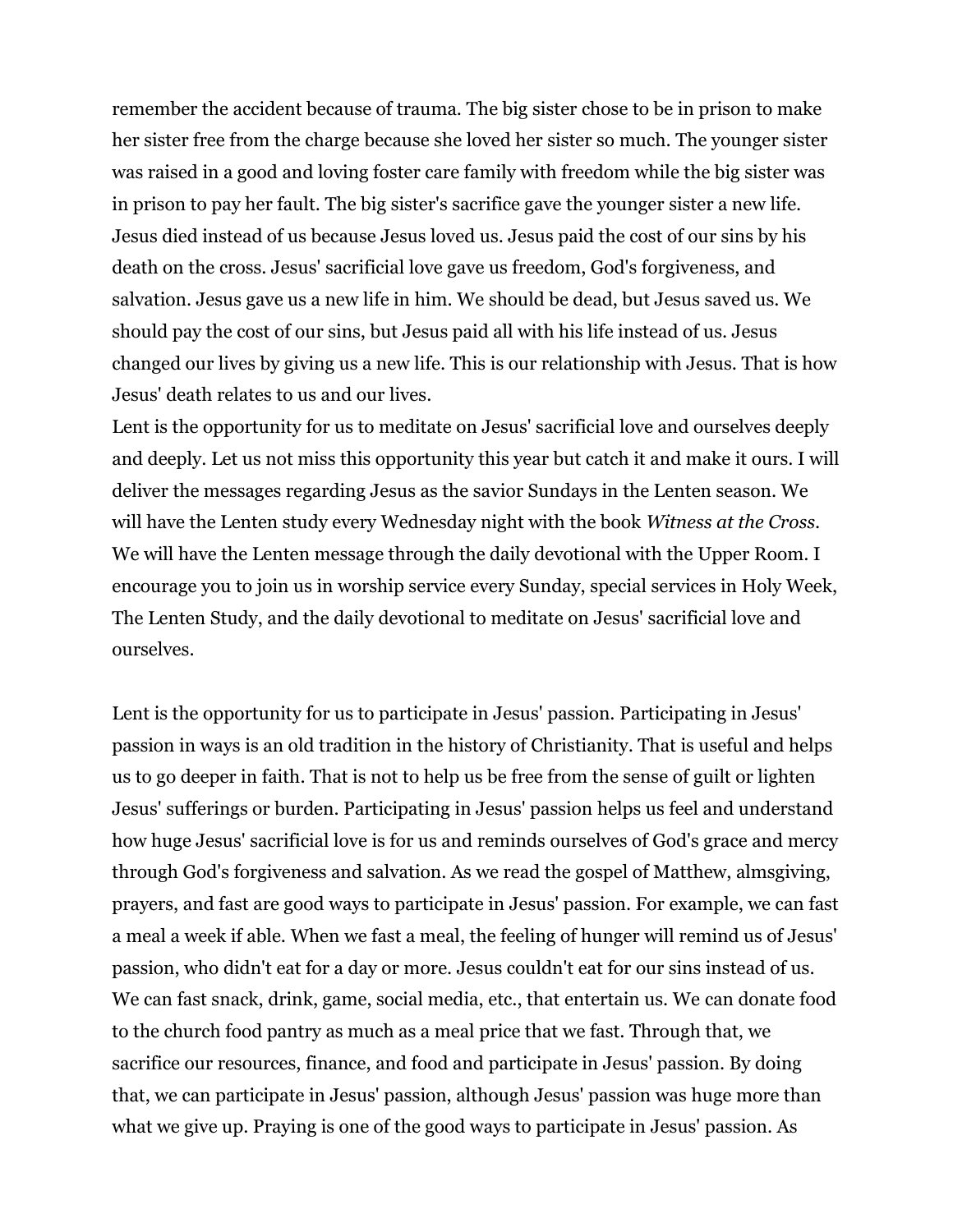Jesus prayed on the cross for God's forgiveness for those who crucified him, we can participate in Jesus' passion by praying for others for their issues and troubles with all our hearts, minds, souls, and spirit by setting a time not just once but regularly until their problems are solved. By doing that, we share their burdens and feel their hearts and participate in their agony. There would be many other ways that we can participate in Jesus' passion. Please plan to participate in Jesus' passion and carry them out to feel Jesus' sacrificial love in your heart deeply.

You have received the bracelet when you come into Sanctuary. Please wear it now and during the Lenten season. It is not for being your accessory but for being a reminder of Jesus' sacrificial love and your relationship with God. Let us think of Jesus on the cross for us, whenever we see your bracelet. If someone asks you, "what is this?" please let them know you observe Lent thinking of Jesus' sacrificial love and your relationship with God.

Church family, Lent began today. It is the opportunity for us to meditate on Jesus' sacrificial love and participate in Jesus' passion. Let us be with Jesus in his passion and meditate on the Jesus on the cross, who died instead of us during this Lenten season. May God's Spirit guide all of us in our Lenten journey with love, grace, hope, and peace! Amen!

# **REFLECTION HYMN** *Just as I Am, Without One Plea* **UMH 357**

Just as I am without one plea, but that thy blood was shed for me, and that thou bidst me come to thee, O Lamb of God, I come, I come.

Just as I am and waiting not to rid my soul of one dark blot, to thee whose blood can cleanse each spot, O Lamb of God, I come, I come.

Just as I am though tossed about with many a conflict, many a doubt, fightings and fears within, without, O Lamb of God, I come, I come.

Just as I am, poor, wretched, blind; sight, riches, healing of the mind, yea, all I need in Thee to find, O Lamb of God, I come, I come.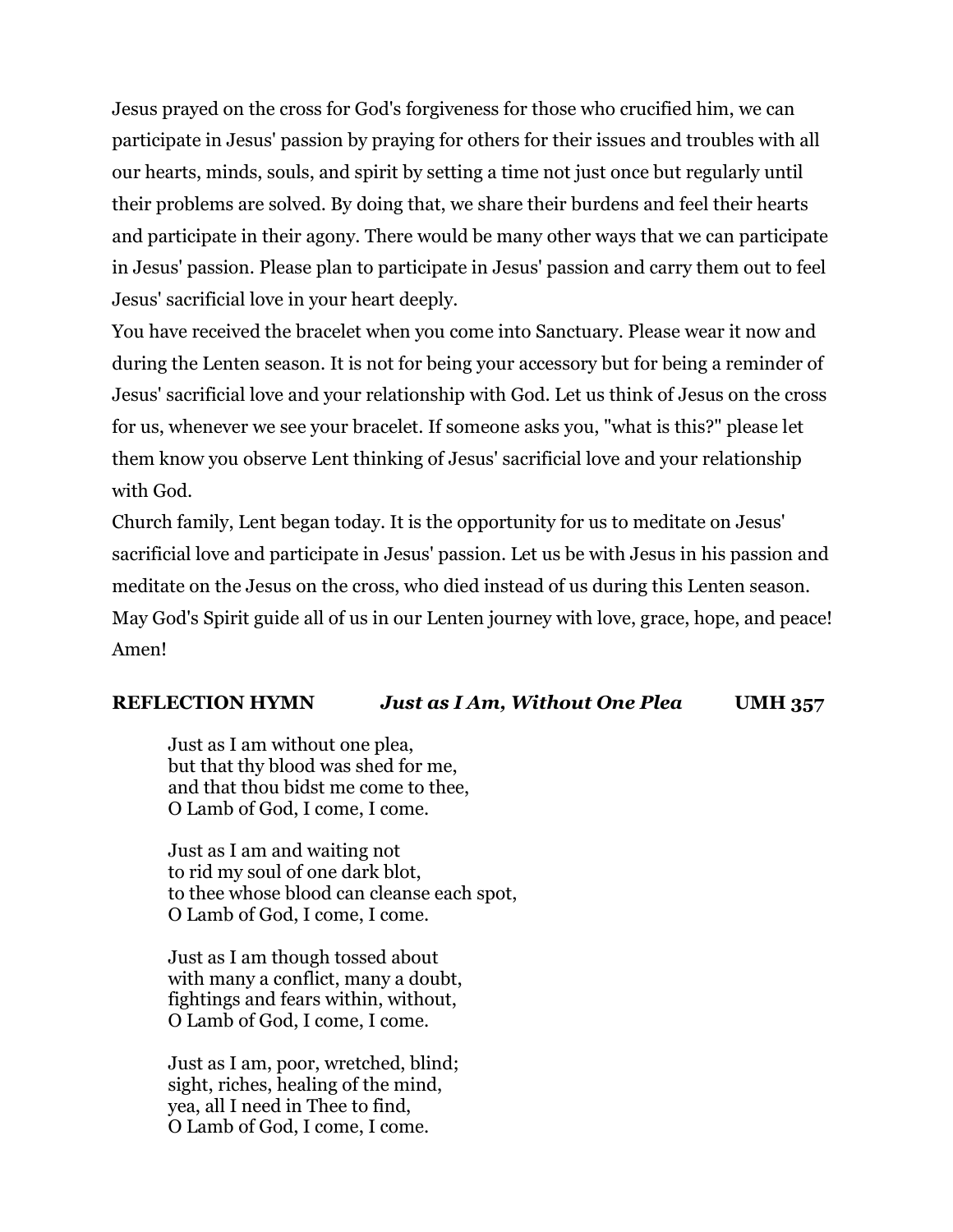Just as I am, thou wilt receive, wilt welcome, pardon, cleanse, relieve; because thy promise I believe, O Lamb of God, I come, I come.

Just as I am, thy love unknown hath broken every barrier down; now, to be thine, yea Thine alone, O Lamb of God, I come, I come.

# *RESPONDING TO GOD'S WORD*

# **PRAYER OF CONFESSION (from the UM Book of Worship)**

Pastor: Lamb of God, you take away the sins of the world. Most Merciful God, we are children of dust and unworthy of the favors and goodness you shower upon us. We have not loved you as you have loved us, nor have we lived as we ought, and our years are soon gone.

## *All: O God, have mercy upon us.*

Pastor: Lift us above every past regret and present failure; reveal to us our true selves. Give us grace to accept your mercy, and the courage to live by your promises. *All: Grant us your forgiveness and peace. We have no other hope, except in You. Amen.*

## *WORDS OF ASSURANCE*

Pastor: God's love is never ending. God is always present with and for us. As we journey through the days of Lent, may we come to know even more completely the depth and wideness of God's love. In the love of Christ, you are forgiven. *All: In the love of Christ, you are also forgiven. Amen.*

## *THE LENTEN ASHES*

Silent Prayer of Preparation and the Lord's Prayer

*All: Our Father, who art in heaven, hallowed be Thy name. Thy kingdom come, Thy will be done, on earth as it is in heaven. Give us this day our daily bread; and forgive us our trespasses as we forgive those who trespass against us. Lead us not into temptation; but deliver us from evil. For thine is the kingdom and the power and the glory forever. Amen.*

## ⭻ **THE ASHES & THE CROSS & THANKSGIVING**